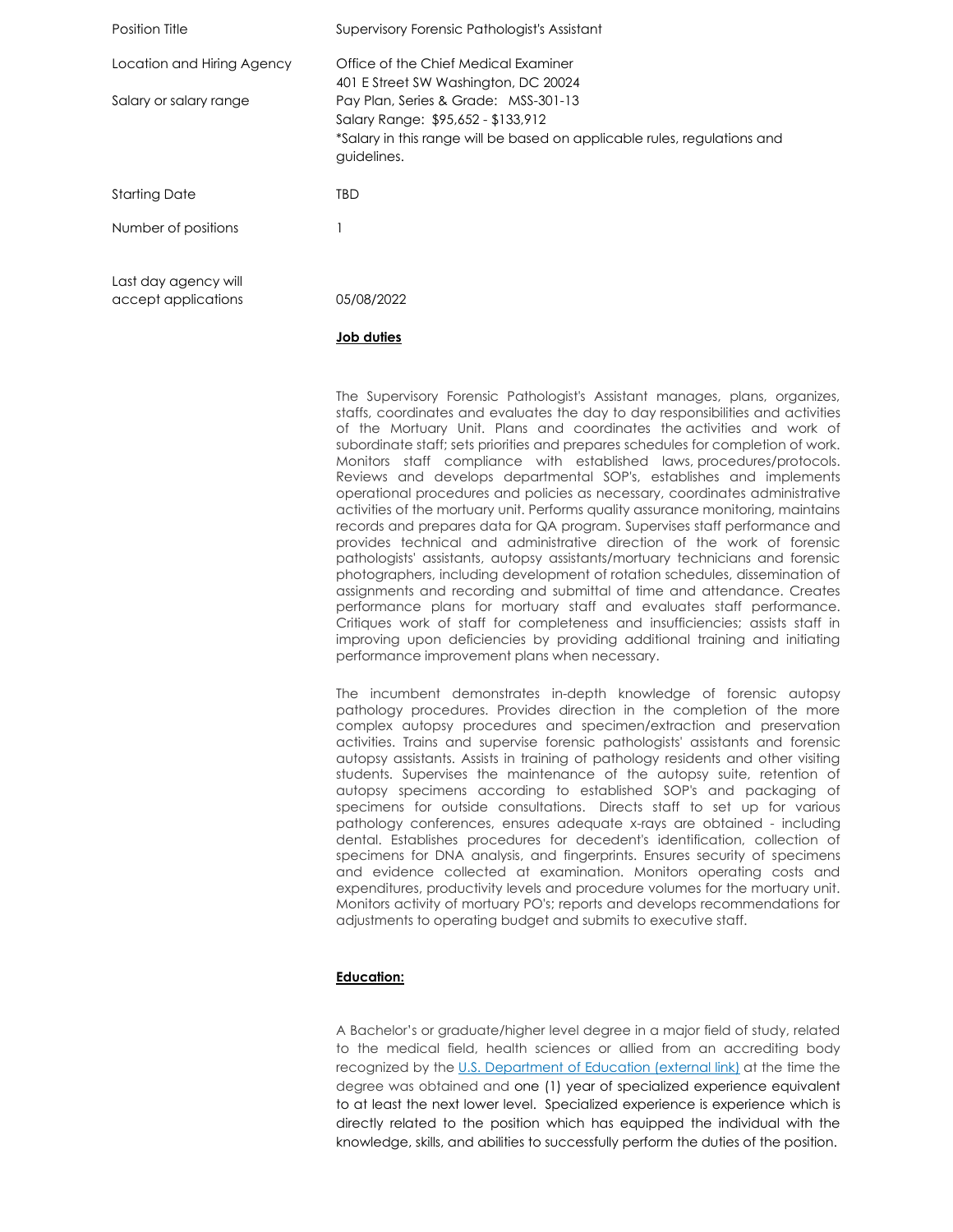### **GUIDELINES:**

Mayor's Orders, instructions; and the Deputy Mayor's policy and priorities.

Relevant legislation and standards include documents and resources from the National Association Medical Examiners (NAME), International Organization of Standards (ISO), American Board of Forensic Toxicology (ABFT), American National Standards Institute (ANSI) – ANSI National Accreditation Board (ANAB), Clinical Laboratory Improvement Amendments (CLIA), Centers for Disease Control (CDC), National Institute for Standards and Technology (NIST), forensic community working groups, international standards relevant to forensic science, and other guidelines that pertain to a specific division.

These guidelines are presented in general terms and frequently outline major areas of program planning along with suggested approaches (such as surveys and audits, control of quality costs, and technical reviews). The Incumbent develops detained approaches and methodologies; also, initiatives, extensive experience, and a broad knowledge of quality assurance principles and practices is utilized to develop new methods and recommend policy changes; and keeps abreast of new developments having potential application through review of study reports, industry specifications/standards, and textbooks, etc. Sound judgment is exercised when selecting, interpreting, or adapting available standards and guidelines to specific issues or subject. Many situations are not covered by the guidelines, and therefore, require interpretation and adaptation of many alternatives.

#### **WORKING CONDITIONS/ENVIRONMENT**

The work is mainly performed in a typical office setting and may occasionally perform work in the autopsy suite or laboratory.

## **PROMOTION POTENTIAL**

No known promotion potential

# **Other Significant Facts**

**Tour of Duty:** 8:15am to 4:45pm

**Duration of Appointment:** Career Service – Management Supervisory Service

**Pay Plan, Series and Grade:** MSS-301-13

**Salary Range:** \$95,652 - \$133,912; based on funding

**Collective Bargaining Unit:** This position is not covered under a collective bargaining agreement

**Area of Consideration:** Open to the public

This position is designated as essential (DPM Chapter 12) and will be required to report to work and remain in the event of inclement weather, a declared emergency or government closing.